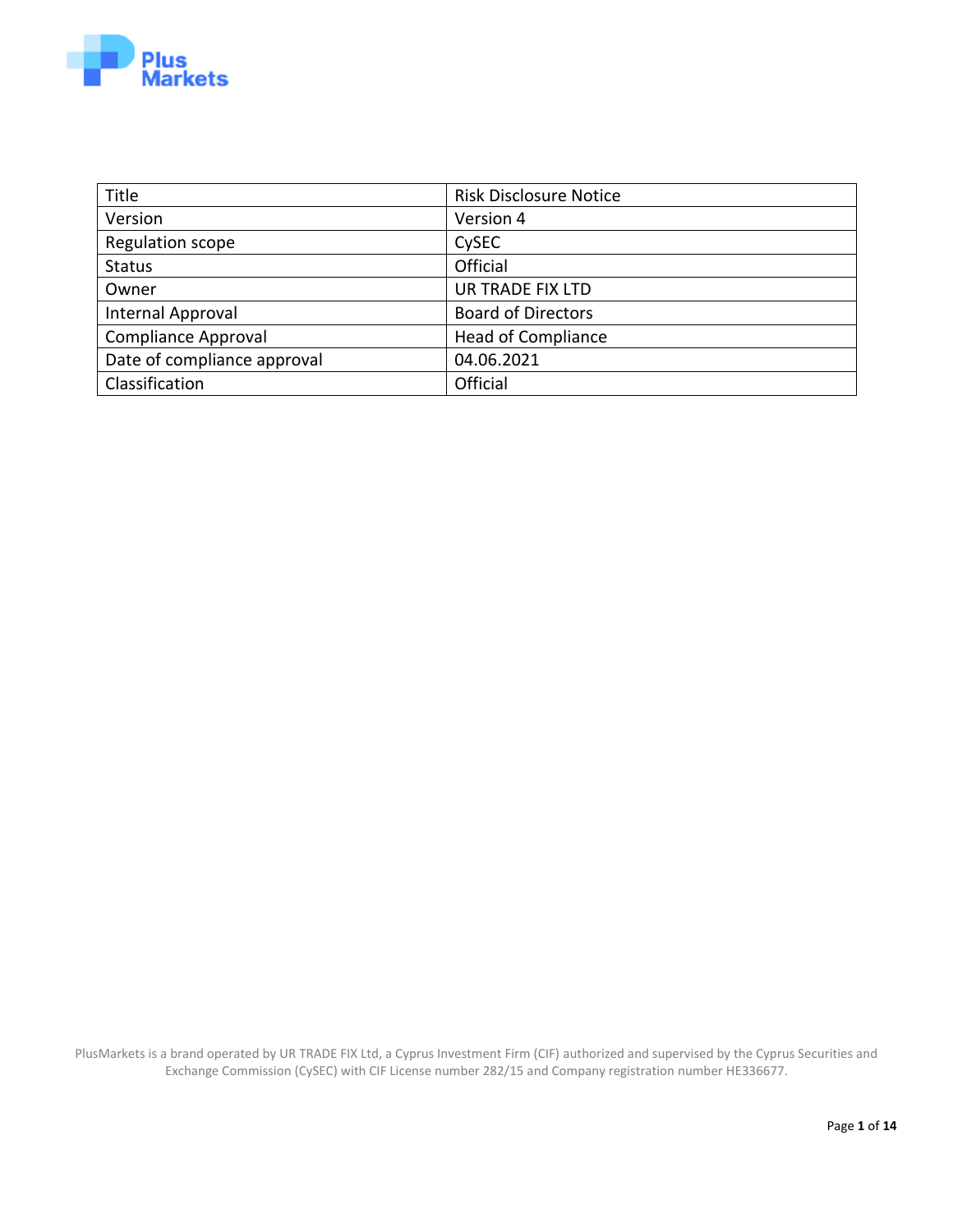

# **RISK DISCLOSURE**

#### **1. INTRODUCTION**

- 1.1.The present Risk disclosure Notice (the "Notice") is provided to you (our Client and prospective Client) in compliance with the Investment Services and Activities and Regulated Markets Law of 2017 (L. 87(Ι)/2017), as subsequently amended from time to time ("the Law"), which is applicable to UR Trade Fix Ltd ("the Company"), in order to help you understand the risks that may arise when trading Contract for Differences ("CFDs"), Stocks, Bonds and ETFs .
- 1.2.All Clients and prospective Clients should read carefully this Notice, before applying to the Company for a trading account and before they start trading with the Company. However, it is noted that this Notice cannot and does not disclose or explain all of the risks involved when engaging in CFDs, Stocks, Bonds and ETFs trading nor how these risks relate to your personal circumstances, financial situation or objectives. It is designed to explain the general nature of the risks involved on a fair and non-misleading basis in order to help you take investment decision on an informed basis.
- 1.3.Before deciding to trade and/or invest, you should carefully consider the risks involved and seek independent advice if necessary.

| Product     | <b>Investment services</b>                                                                                                                                                          | <b>Client Target Market</b>                                                                                                                                                                                                                                                                                                                                                                                                                                                                                                                                                                                                                                 |
|-------------|-------------------------------------------------------------------------------------------------------------------------------------------------------------------------------------|-------------------------------------------------------------------------------------------------------------------------------------------------------------------------------------------------------------------------------------------------------------------------------------------------------------------------------------------------------------------------------------------------------------------------------------------------------------------------------------------------------------------------------------------------------------------------------------------------------------------------------------------------------------|
| <b>CFDs</b> | Reception<br>and<br>٠<br>transmission of orders<br>in relation to one or<br>financial<br>more<br>instruments<br>Execution of orders on<br>behalf of Clients<br>Portfolio Management | Retail and professional investors<br>with knowledge and experience of<br>the industry who feel comfortable<br>trading in complex<br>financial<br>instruments, and who want to<br>trade with money they can afford<br>to lose and have high risk<br>tolerance. Prospective clients will<br>understand the impact of, and<br>associated with<br><b>risks</b><br>margin<br>trading, its key concepts along<br>with leverage and the potential to<br>bear losses of the entire invested<br>capital. Clients objectives and<br>needs are speculative trading with<br>short term investment horizon<br>and with no interest in acquiring<br>the underlying asset. |

1.4.The Company's products and services are intended for the client target market as described in the Table below: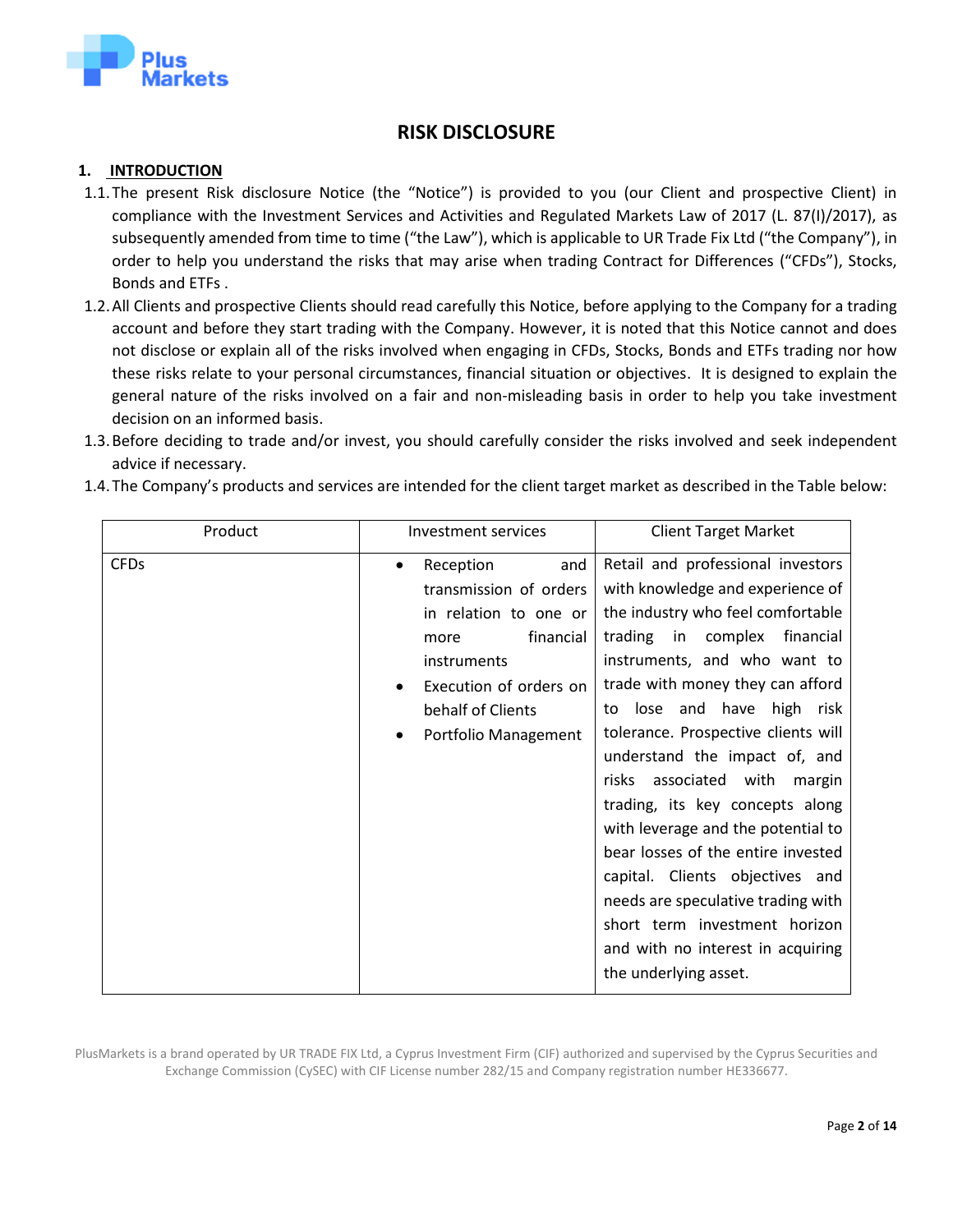

| Stocks       | Reception<br>and<br>$\bullet$<br>transmission of orders<br>in relation to one or<br>financial<br>more<br>instruments<br>Execution of orders on<br>behalf of Clients<br>Portfolio Management | Retail and professional investors<br>with knowledge and experience of<br>the industry who feel comfortable<br>trading in financial instruments,<br>and who want to trade with<br>money they can afford to lose and<br>moderate to<br>high risk<br>have<br>tolerance. Prospective clients will<br>understand the market volatility<br>and the impact of risks associated<br>with it.    |
|--------------|---------------------------------------------------------------------------------------------------------------------------------------------------------------------------------------------|----------------------------------------------------------------------------------------------------------------------------------------------------------------------------------------------------------------------------------------------------------------------------------------------------------------------------------------------------------------------------------------|
| <b>Bonds</b> | Reception<br>and<br>$\bullet$<br>transmission of orders<br>in relation to one or<br>financial<br>more<br>instruments<br>Execution of orders on<br>behalf of Clients<br>Portfolio Management | Retail and professional investors<br>with knowledge and experience of<br>the industry who feel comfortable<br>trading in financial instruments,<br>and who want to trade with<br>money they can afford to lose and<br>moderate to<br>high<br>have<br>risk<br>tolerance. Prospective clients will<br>understand the market volatility<br>and the impact of risks associated<br>with it. |
| <b>ETFs</b>  | Reception<br>and<br>$\bullet$<br>transmission of orders<br>in relation to one or<br>financial<br>more<br>instruments<br>Execution of orders on<br>behalf of Clients<br>Portfolio Management | Retail and professional investors<br>with knowledge and experience of<br>the industry who feel comfortable<br>trading in financial instruments,<br>and who want to trade with<br>money they can afford to lose and<br>have<br>moderate to<br>high<br>risk<br>tolerance. Prospective clients will<br>understand the market volatility<br>and the impact of risks associated<br>with it. |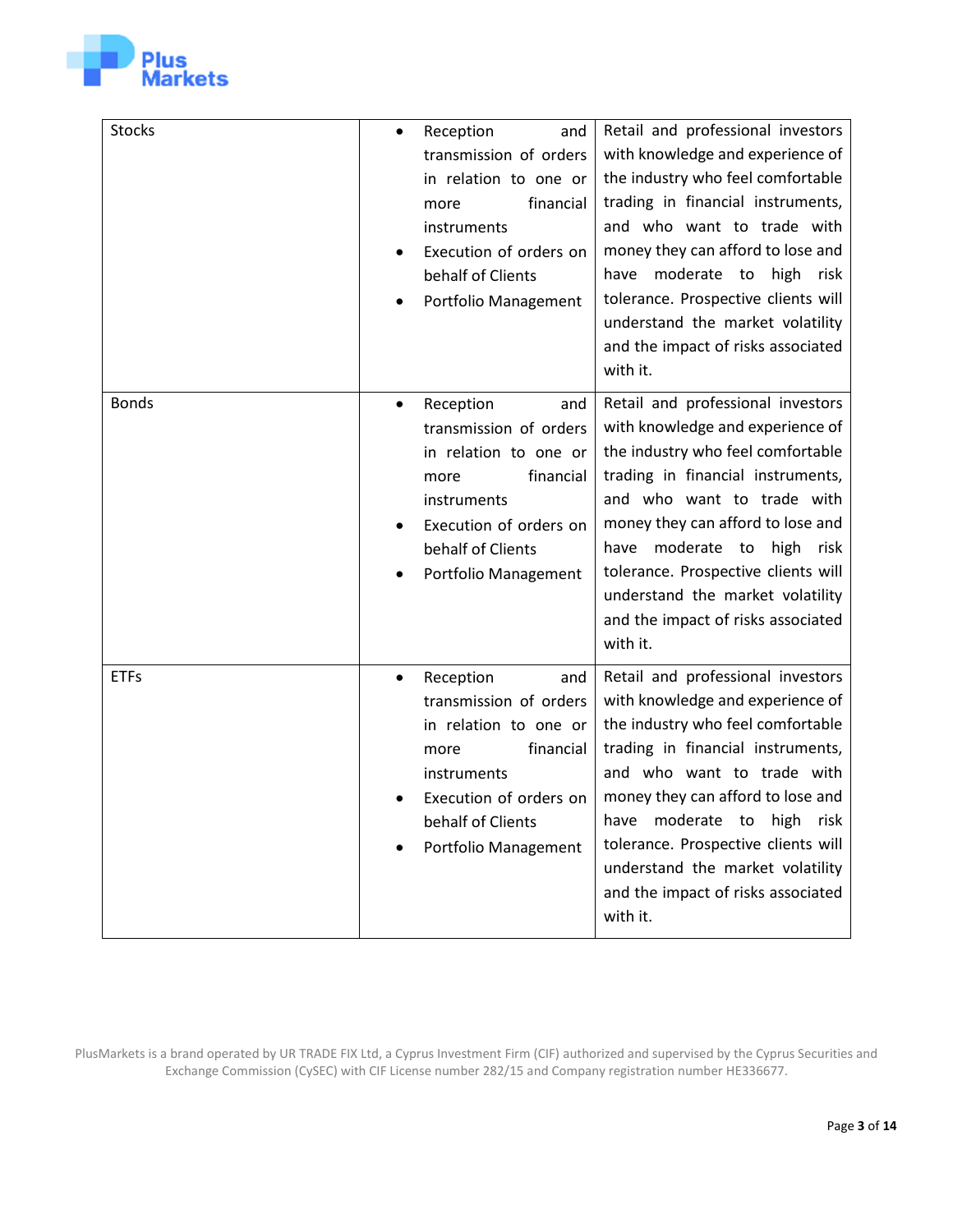

1.5.The Company executes Client orders in relation to the following Financial Instruments: CFDs on shares, CFDs on commodities, CFDs on indices, CFDs on currency pairs (FX) and CFDs on cryptocurrencies, Stocks, Bonds and ETFs. All of the above-mentioned instruments may also be referred as "Financial Instruments" in this Notice.

## **2. CHARGES AND TAXES**

- 2.1 The provision of services by the Company to its Clients is subject to fees which are available on the Company's website. Before the Client begins to trade or accept any services from the Company, he should obtain all the details of all fees, commissions, charges for which the Client will be liable, since such costs and charges will affect the Client's profitability. It is the Client's responsibility to check for any changes in the charges.
- 2.2 If any charges are not expressed in monetary terms (but, for example, as a percentage of contract value), the Client should ensure that he understands what such charges are likely to amount to.
- 2.3 The Company may change its charges at any time, according to the provisions of the Client Agreement accessible at all times at the Company's website.
- 2.4 There is a risk that the Client's trades in any Financial Instruments may be or become subject to tax and/or any other duty for example because of changes in legislation or his personal circumstances. The Company does not warrant that no tax and/or any other stamp duty will be payable. The Company does not offer tax advice and recommends that the Client seeks advice from a competent tax professional for any questions that the Client might have.
- 2.5 The Client is responsible for any taxes and/or any other duty which may arise in respect of his trades
- 2.6 It is noted that taxes are subject to change without notice.
- 2.7 If required by applicable Law, the Company shall deduct from the source of any payments due from the Client such amounts as required.
- 2.8 It is possible that other costs, including taxes, relating to transactions carried out on the Trading Platform may arise for which the Client is liable, and which are neither paid via us nor imposed by the Company. Although it is the Client's sole and entire responsibility to account for tax due and without derogating from this, the Client agrees that the Company may deduct tax, as may be required by the applicable law, with respect to his trading activity on the Trading Platform. The Client is aware that the Company has a right of set-off against any amounts in the Client's Trading Account with respect to such tax deductions and authorizes the Company to withdraw amounts from the Client Account with which to pay such taxes. The Client shall have no claim against the Company in regards to such deductions.
- 2.9 It is noted that the Company's prices in relation to Financial Instruments trading are set/quoted in accordance to the Company's Best Interest and Order Execution Policy which is available on the Company's website. It is also noted that Company's prices may be different from prices reported elsewhere. The prices displayed on the Company's Trading Platform reflect the last known available price at the moment prior to placing any Order, however, the actual execution price of the Order may differ, in accordance with the Company's Best Interest and Order Execution Policy and Client Agreement. As such, the price that the Client receives when he opens or closes a position may not correspond to the exact price that the Client could see at the time of placing the order and it may not correspond to the prices quoted by other third-party brokers/providers.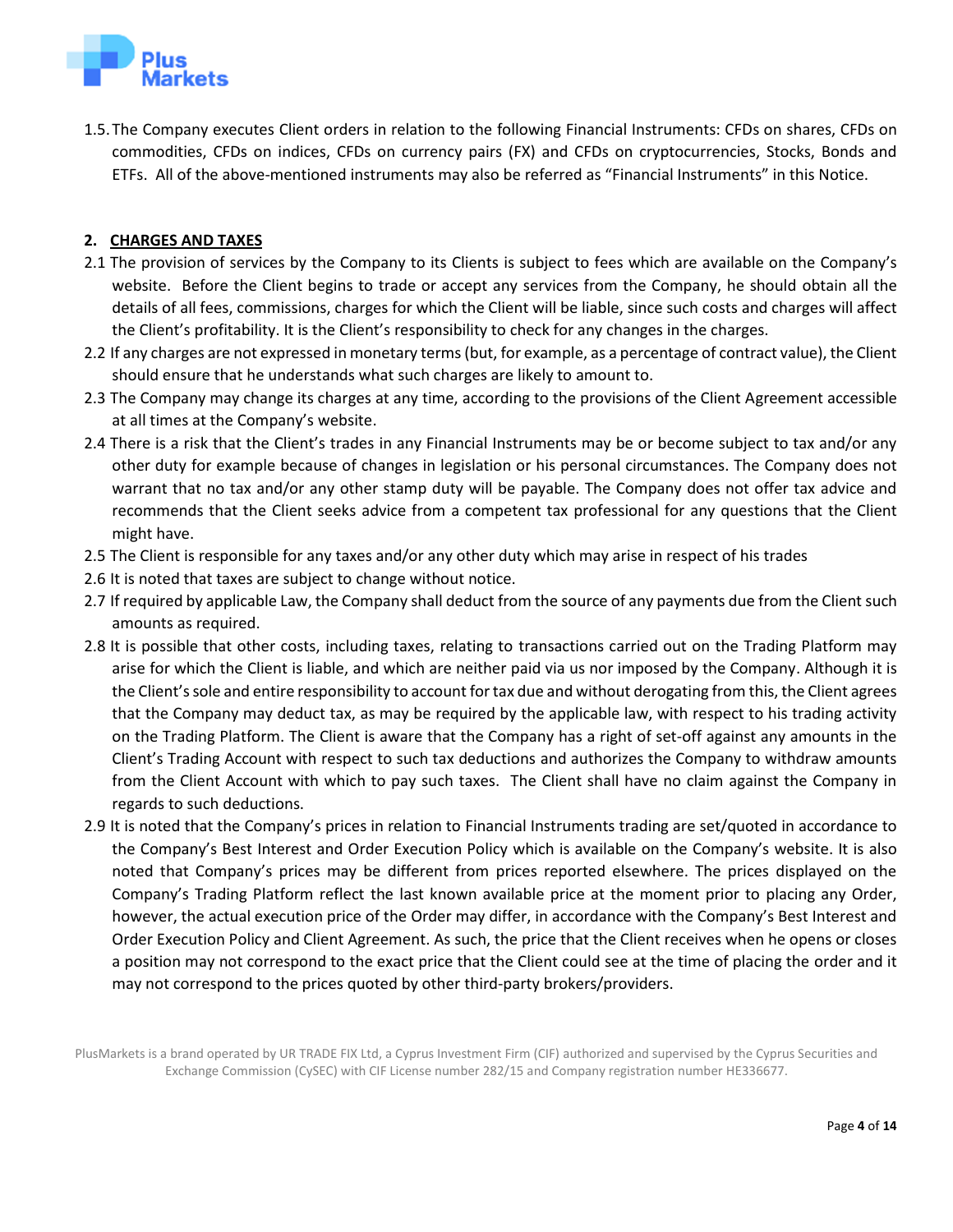

## **3. THIRD PARTY RISKS**

- 3.1 It is understood that the Company will promptly place any Client money it receives into one or more segregated account(s) (denoted as 'clients' accounts') with reliable financial institutions (within or outside Cyprus or the EEA) such as a credit institution or a bank in a third country. Although the Company shall exercise due skill, care and diligence in the selection of the financial institution according to the applicable Regulations, it is understood that there are circumstances that are beyond the control of the Company and hence the Company does not accept any liability or responsibility for any resulting losses to the Client as a result of the insolvency or any other analogous proceedings or failure of the financial institution where Client money will be held.
- 3.2 The financial institution where Client money will be held may be within or outside Cyprus or the EEA. It is understood that the legal and regulatory regime applying to any such financial institution outside Cyprus or the EEA will be different from that of Cyprus. Hence, in the event of the insolvency or any other equivalent failure or preceding of that person, the Client's money may be treated differently from the treatment which would apply if the money was held in a segregated account in Cyprus.
- 3.3 The financial institution to which the Company will pass Client money may hold it in an omnibus account. Hence, in the event of the insolvency or any other analogous proceedings in relation to that financial institution, the Company may only have an unsecured claim against the financial institution on behalf of the Client, and the Client will be exposed to the risk that the money received by the Company from the financial institution is insufficient to satisfy the claims of the Client. In general, accounts held with institutions, including omnibus account(s), face various risks, including the potential risk of being treated as one (1) account in case the financial institution in which the funds are held defaults. Under such circumstances any applicable deposit guarantee scheme may be applied without consideration of the Client as the ultimate beneficial owners of the omnibus account. In addition, resolution measures may be taken in such a case, including the bail-in of Client funds.
- 3.4 It is understood that the Company may deposit financial instruments held by the CIF on behalf of its clients into an account or accounts opened with a third party provided that the CIF exercises all due skill, care and diligence in the selection, appointment and periodic review of the third party and of the arrangements for the holding and safekeeping of those financial instruments.
- 3.5 The Company may deposit client financial instruments with a third party, only where the third party is established in a jurisdiction where the safekeeping of financial instruments for the account of another person is subject to specific regulation and supervision and that third party is subject to this specific regulation and supervision.
- 3.6 The Company does not execute Client orders on an own account basis, i.e. as principal to principal against the Client; the Company receives and then transmits and executes Client orders with a third party (the Liquidity Provider). It is clarified that the Company acts as the counterparty to every transaction and the Client will have an exposure to the Company in relation to each of histransactions and is reliant to the Company's ability to meet its obligations towards the client under the terms of each transaction. This is known as straight through process and is explained in the "Best Interest and Order Execution Policy" found on the Company's website. In the event of lack of liquidity of the Liquidity Provider after a successful Order of the Client, the Company will not be in a position to settle the transaction for the Client (i.e. pay the Client the Difference of his successful trade).
- 3.7 The Company may deposit Client money with a depository who may have a security interest, lien or right of setoff in relation to that money.

PlusMarkets is a brand operated by UR TRADE FIX Ltd, a Cyprus Investment Firm (CIF) authorized and supervised by the Cyprus Securities and Exchange Commission (CySEC) with CIF License number 282/15 and Company registration number HE336677.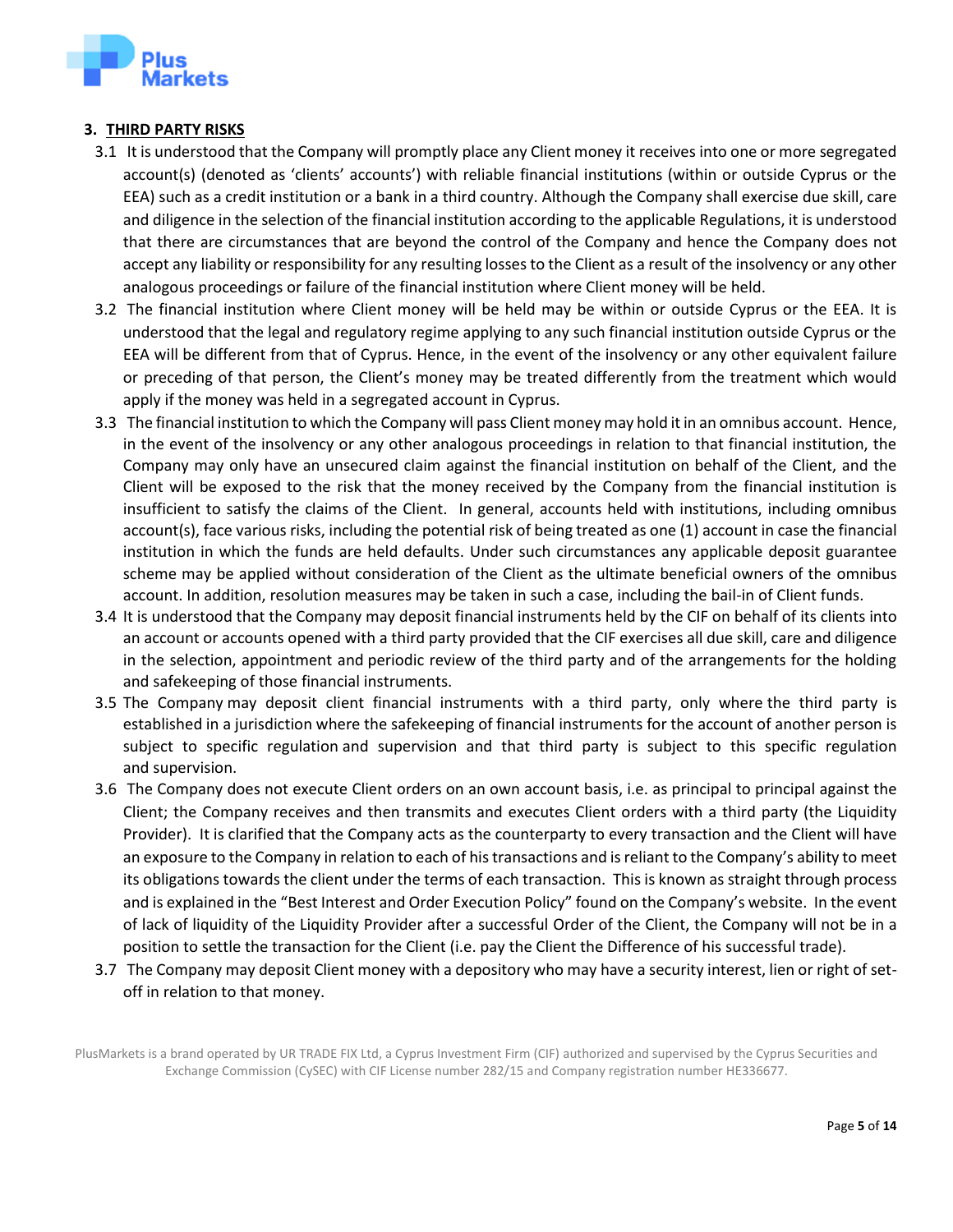

3.8 A Bank or Broker through whom the Company deals with could have interests contrary to the Client's interests. Please refer to the Company's Conflict of Interest Policy accessible on the Company's website for more details.

# **4. INSOLVENCY**

4.1 The Company's insolvency or default, or the insolvency or default of any parties involved in Transactions undertaken by the Company on the Client's behalf (including without limitation brokers, execution venues and liquidity providers) may lead to positions being liquidated or closed out without the Clients consent and as a result the Client may suffer losses. In the event of the Company's insolvency, segregated client funds cannot be used for reimbursement to the Company's creditors. If the Company is unable to satisfy repayment claims, eligible claimants have the right to compensation by the Investor Compensation Fund as stated below.

#### **5. INVESTOR COMPENSATION FUND**

5.1 The Company participates in the Investor Compensation Fund for clients of Investment Firms regulated in the Republic of Cyprus. Claims of the covered Clients against the Company may be compensated by the Investor Compensation Fund where the Company is unable to do so due to its financial circumstances and when no realistic prospect of improvement in the above circumstances in the near future seems possible. Compensation shall not exceed twenty thousand Euro (EUR 20.000) or 90% of the covered investor's claim, whichever is the lower for each entitled Client. For more details, please refer to the "Investor Compensation Fund Notice" found on Company's website.

#### **6. TECHNICAL RISKS**

- 6.1 The Client and not the Company shall be responsible for the risks of financial losses caused by failure, malfunction, interruption, disconnection or malicious actions of information, communication, electricity, electronic or other systems, which are not the result of gross negligence or willful default of the Company. It is noted however, that the Company has in place a Business Continuity Plan aimed at minimizing the possibility of system failure and ensuring, in the case of an interruption to its systems and procedures, the preservation of essential data and functions, and the maintenance of investment services and activities, or, where that is not possible, the timely recovery of such data and functions and the timely resumption of its investment services and activities.
- 6.2 If the Client undertakes transactions on an electronic system, he will be exposed to risks associated with the system including the failure of hardware, software, servers, communication lines and internet failure. The result of any such failure may be that his order is either not executed according to his instructions or it is not executed at all. The Company does not accept any liability in the case of such a failure, not owed to the Company's gross negligence or willful default. The Company strives on a best effort basis to provide the Client with a secure and smooth online experience. However, the Client acknowledges that there is a risk in case third parties (hackers) launch a coordinated attack against Company systems to have a disruption on services/systems of the Company and that may result in Client losses. The Company does not accept any liability resulting from such attacks to the extent that the Company has taken all reasonable measures on a best effort basis to fend off such malicious actions.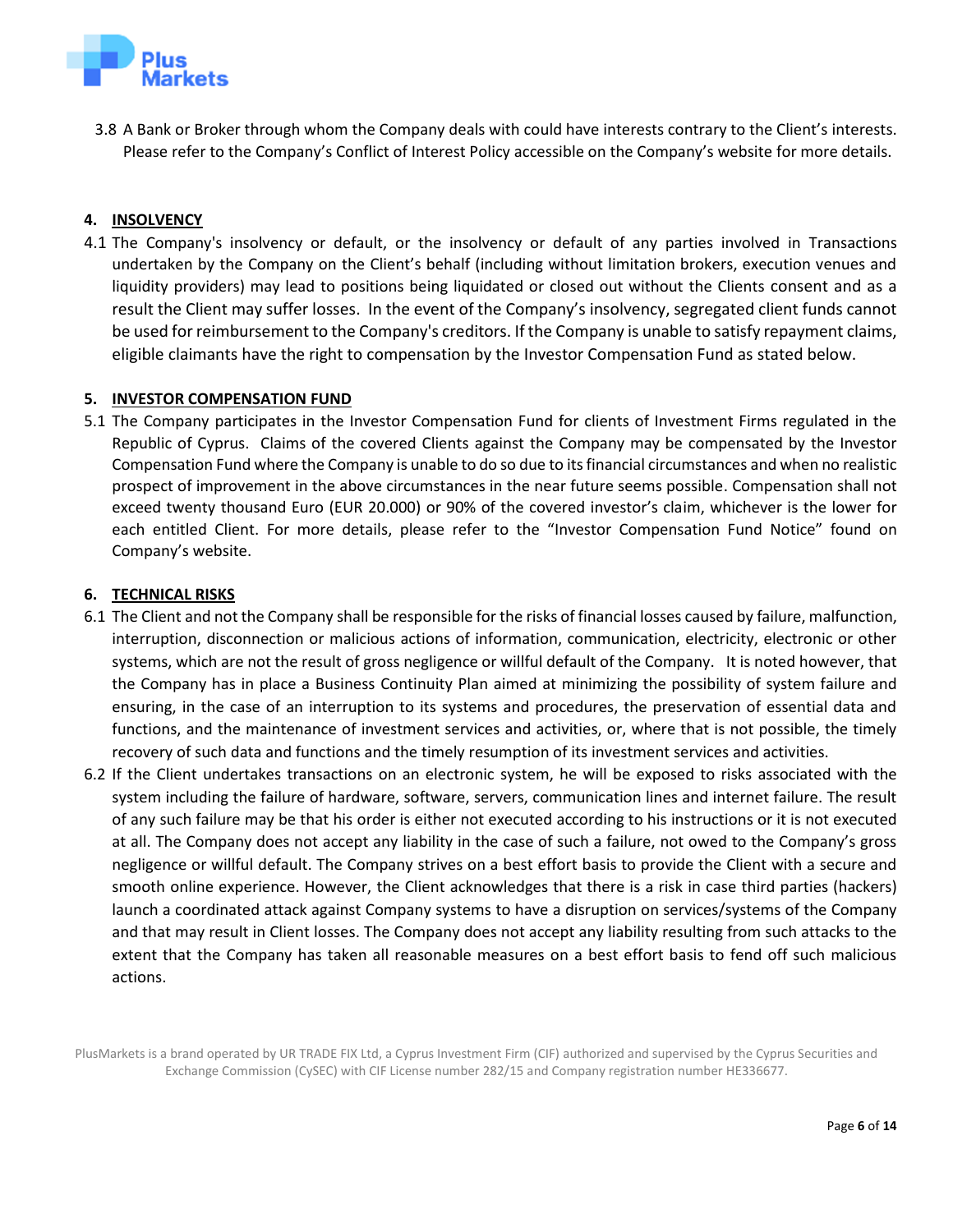

- 6.3 At times of excessive deal flow the Client may have some difficulties to be connected over the phone or the Company's Platform(s)/system(s), especially in fast market (for example, when key macroeconomic indicators are released). In such cases, the Company will not be responsible for any disruption, failure or malfunction of telephone facilities.
- 6.4 The Client acknowledges that the internet may be subject to events which may affect his access to the Company's Website and/or the Company's trading Platform(s)/system(s), including but not limited to interruptions or transmission blackouts, software and hardware failure, internet disconnection, public electricity network failures or hacker attacks. The Company is not responsible for any damages or losses resulting from such events which are beyond its control or for any other losses, costs, liabilities, or expenses (including, without limitation, loss of profit) which may result from the Client's inability to access the Company's Website and/or Trading System or delay or failure in sending orders or Transactions, not owed to the Company's gross negligence or willful default.
- 6.5 In connection with the use of computer equipment and data and voice communication networks, the Client bears the following risks amongst other risks in which cases the Company has no liability of any resulting loss:
	- a. Power cut of the equipment on the side of the Client or the provider, or communication operator (including voice communication) that serves the Client;
	- b. Physical damage (or destruction) of the communication channels used to link the Client and provider (communication operator), provider, and the trading or information server of the Client;
	- c. Outage (unacceptably low quality) of communication via the channels used by the Client, or the Company or the channels used by the provider, or communication operator (including voice communication) that are used by the Client or the Company;
	- d. Wrong or inconsistent with requirements settings of the Client terminal
	- e. Untimely update of the Client terminal;
	- f. The use of communication channels, hardware and software, generate the risk of non-reception of a message (including text messages) by the Client from the Company;
	- g. Malfunction or non-operability of the platform, which also includes the Client terminal.
- 6.6 The Client may suffer financial losses caused by the above risks being materialized. The Company accepts no responsibility or liability in the case of such a risk materializing and the Client shall be responsible for all related losses he may suffer, to the extent that these are not owed to the Company's gross negligence or willful default.

# **7. TRADING PLATFORM**

- 7.1 The Client is warned that when trading in an electronic platform he assumes risk of financial loss which may be a consequence of amongst other things:
	- a. Failure of Client's devices, software and poor quality of connection.
	- b. The Company's or Client's hardware or software failure, malfunction or misuse.
	- c. Improper work of Client's equipment.
	- d. Wrong setting of Client's Terminal.
	- e. Delayed updates of Client's Terminal.
- 7.2 It is understood that the connection between the Client Terminal and the Company's server may be disrupted at some point and some of the quotes may not reach the Client Terminal.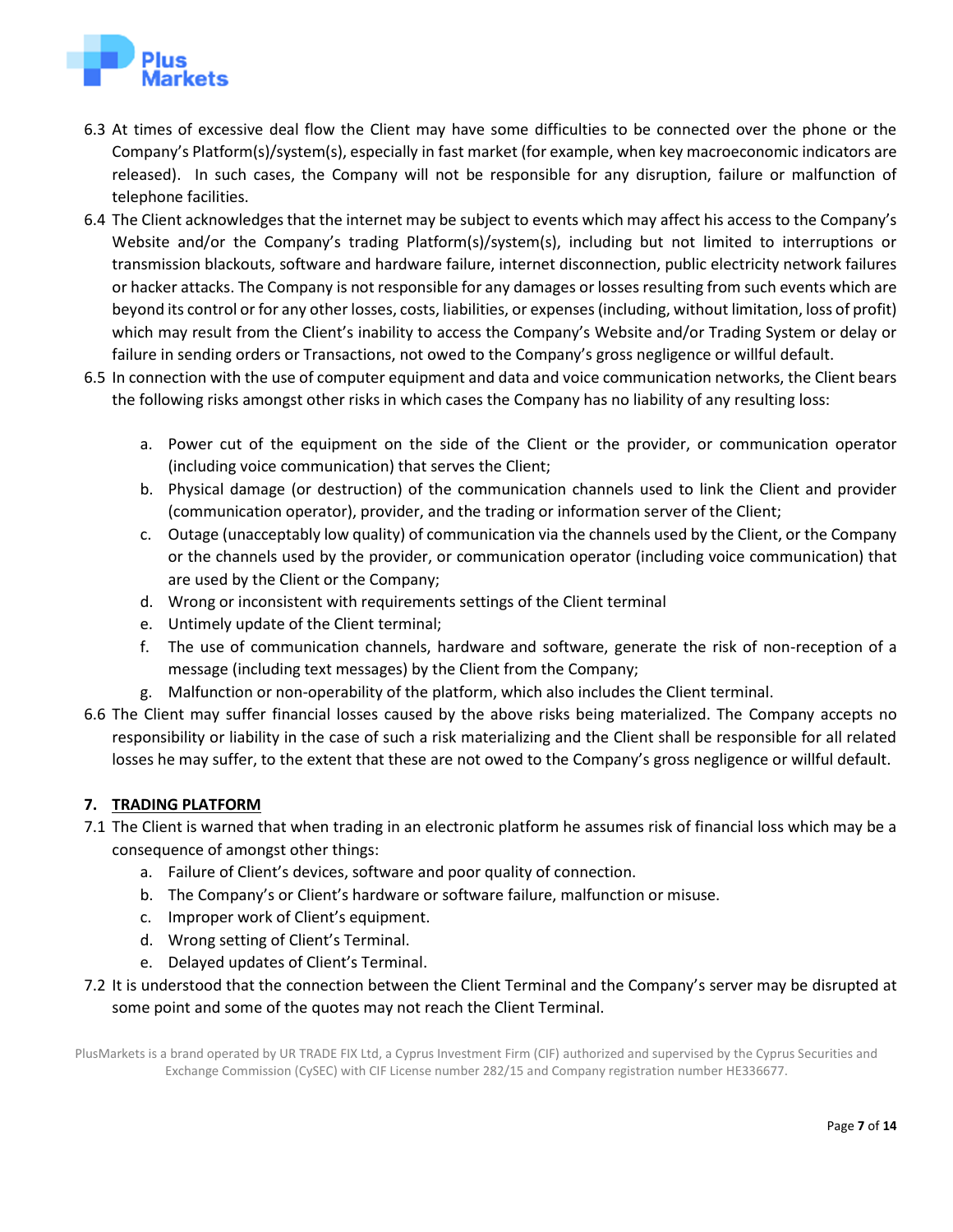

- 7.3 The Client acknowledges that when the Client closes the order placing/ deleting window or the position opening/closing window, the order, which has been sent to the server, shall not be cancelled.
- 7.4 Orders may be executed one at a time while being in the queue. Multiple orders from the same Client Account in the same time may not be executed at the same time.
- 7.5 In case the Client has not received the result of the execution of the previously sent order, but decides to repeat the Order, the Client shall accept the risk of making two transactions instead of one.
- 7.6 The Client acknowledges that if the pending order has already been executed but the Client sends an instruction to modify its level, the only instruction which will be executed, is the instruction to modify stop loss and/or take profit levels on the position opened when the pending order triggered.

# **8. COMMUNICATION BETWEEN THE CLIENT AND THE COMPANY**

- 8.1 The Client shall accept the risk of any financial losses caused by the fact that the Client has received with delay or has not received at all any notice from the Company.
- 8.2 The Client acknowledges that the unencrypted information transmitted by e-mail is not protected from any unauthorized access.
- 8.3 The Company has no responsibility if unauthorized third persons have access to information, including electronic addresses, electronic communication and personal data, access data when the above are transmitted between the Company and the Client or when using the internet or other network communication facilities, telephone, or any other electronic means.
- 8.4 The Client is fully responsible for the risks in respect of undelivered Company online trading system internal mail messages sent to the Client by the Company.

# **9. FORCE MAJEURE EVENTS**

- 9.1 In case of a Force Majeure Event as defined in the Client Agreement, the Company may not be in a position to arrange for the execution of Client orders or fulfill its obligations under the Client Agreement. As a result, the Client may suffer financial loss.
- 9.2 According to the Client Agreement, the Company will not be liable or have any responsibility for any type of loss or damage arising out of any failure, interruption, or delay in performing its obligations under the Client Agreement where such failure, interruption or delay is due to a Force Majeure event.

#### **10. ABNORMAL MARKET CONDITIONS**

- 10.1The Client acknowledges that under Abnormal Market Conditions the period during which the execution of orders may be extended or it may be impossible for orders to be executed at declared prices or may not be executed at all.
- 10.2Abnormal Market Conditions include but not limited to times of rapid fluctuations of the price, rises or falls in one trading session to such an extent that, under the rules of the relevant exchange, trading is suspended or restricted, or there is lack of liquidity, or this may occur at the opening of trading sessions.

# **11. FOREIGN CURRENCY**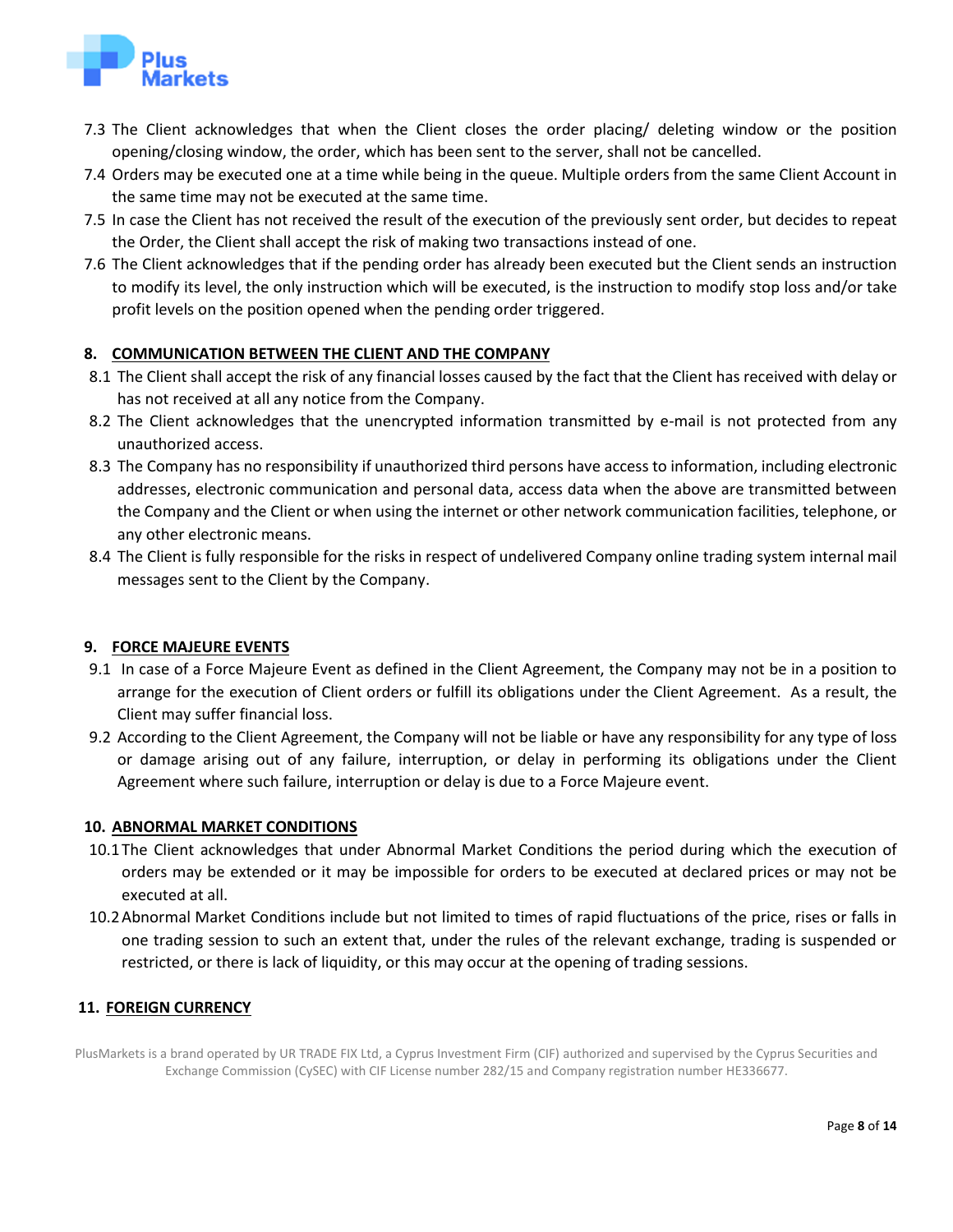

11.1 When a Financial Instrument is traded in a currency other than the currency of the Client's country of residence, any changes in the exchange rates may have a negative effect on its value, price and performance and may lead to losses for the Client.

# **12. CONFLICTS OF INTEREST**

- 12.1When the Company deals with the Client, the Company, an associate, a relevant person or some other person connected with the Company may have an interest, relationship or arrangement that is material in relation to the Transaction/Order concerned or that it conflicts with the Client's interest.
- 12.2The following includes circumstances which constitute or may give rise to a conflict of interest entailing a material risk of damage to the interests of one or more Clients, as a result of providing investment services:
	- the Company's bonus scheme may award its employees based, inter alia, on the trading volume etc.;
	- the Company may execute Clients orders with entities belonging to the Company's Group of Companies where the revenues of those entities is largely generated from Client's trading losses;
- 12.3For more information about the conflicts of interest and the procedures and controls that the Company follows to manage the identified conflicts of interest, please refer to the "Company's Conflicts of Interest Policy" found on the Company's website.

#### **13. APPROPRIATENESS**

13.1The Company requires the Client to pass through an appropriateness test during the application process and warns the Client if trading in Financial Instruments offered is not appropriate for him, in cases where the Client does not have sufficient knowledge and experience to understand the risks involved in this trading, based on the information provided. In this context the Company has designed, implemented and maintains a mechanism capable of identifying whether the product is appropriate for clients or not, and it warns (potential) clients for whom the product is not appropriate. It is advisable for the Client to refrain from trading the offered Financial Instruments until he gains sufficient knowledge and experience. Based on this, the Company suggests for the Client to trade CFDs on a Demo Account prior to proceeding with a live account opening. For all other (potential) clients, any decision whether or not to open a Trading Account, and/or whether or not they understand the risks, lies with them.

## **14. INFORMATION ON RISKS ASSOCIATED WITH COMPLEX FINANCIAL INSTRUMENTS (CFDs)**

- 14.1Trading CFDs can put Client's capital at risk as CFDs are categorized as high risk complex Financial Instruments and Clients may lose their entire invested amount. Therefore, trading CFDs may not be suitable for all investors.
- 14.2The investment decisions made by the Clients are subject to various markets, currency, economic, political, business risks etc., and will not necessarily be profitable.
- 14.3The Client acknowledges and without any reservation accepts that, notwithstanding any general information which may have been given by the Company, the value of any investment in Financial Instruments may fluctuate either upwards or downwards. The Client acknowledges and without any reservation accepts the existence of a substantial risk of incurring losses and damages as a result of buying or selling any Financial Instrument and the fact that he is willing to take such risk.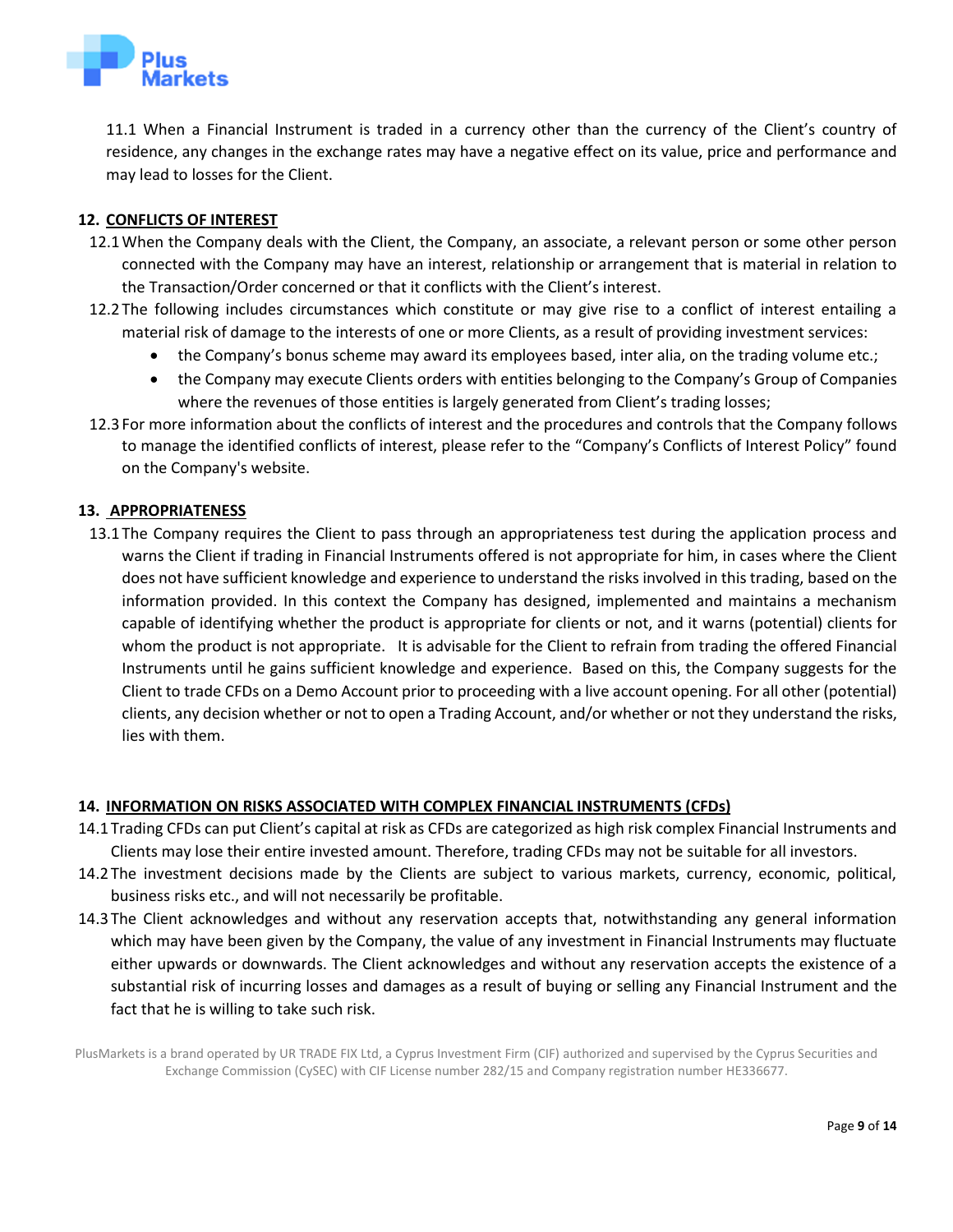

Virtual Currencies are extremely volatile meaning that their prices are liable to change rapidly and unpredictably resulting in large losses in case the price moves against the trader's position.

14.4Some of the major risks and significant aspects of CFDs trading are set out below:

- i. Trading in CFDs is **very speculative and highly risky** and is not suitable for all members of the general public but only for those investors who:
	- understand and are willing to assume the economic, legal and other risks involved.
	- taking into account their personal financial circumstances, financial resources, lifestyle and obligations are financially able to bear the loss of their entire investment.
	- have the knowledge and/or experience to understand CFDs trading, the underlying assets, the markets and the specific characteristics and risks related to these products.
- ii. CFDs are derivative financial instruments deriving their value from the prices of the underlying assets in which they refer to (for example currency, equity indices, stocks, indices, etc.). It is important that the Client understands the risks associated with trading in the relevant underlying asset because fluctuations in the price will affect the profitability of his trade. For more information regarding the Company's pricing policy, please refer to the Company's Best Interest and Order Execution Policy found at Company's website.
- iii. **Information on past performance is not an indication of future performance**. Therefore, the use of historical data does not constitute a safe forecast or reliable indicator as to the corresponding future performance of the CFDs to which the said information refers.
- iv. **Volatility** some Financial Instruments trade within wide intraday ranges with volatile price movements. Therefore, the Client must carefully consider that there is a high risk of losses. The price of a Financial Instrument is derived from the price of the underlying asset in which the Financial Instruments refers to. Financial Instruments and markets in general, can be highly volatile. The prices of Financial Instruments and the underlying asset may fluctuate rapidly and over wide ranges and may reflect unforeseeable events or changes in conditions, none of which can be controlled by the Client or the Company. Under certain market conditions it may be impossible for a Client order to be executed at declared prices leading to losses. The prices of Financial Instruments and the underlying assets will be influenced by, among other things, changing supply and demand relationships, governmental, agricultural, commercial and trade programs and policies, national and international political and economic events and the prevailing psychological characteristics of the relevant marketplace.
- v. **Liquidity risk -** Liquidity risk refers to the capacity to readily monetize assets without suffering a significant discount in their prices. The Client accepts and acknowledges that the underlying assets on some products on offer by the Company may be inherently illiquid or sometimes face persistent liquidity strains due to adverse market conditions. Illiquid underlying assets may exhibit high levels of volatility in their prices and consequently a higher degree of risk. This typically leads to larger gaps in ASK and BID prices for an underlying asset that would otherwise prevail under liquid market conditions. These large gaps may be reflected on the prices of the product that the Company offers.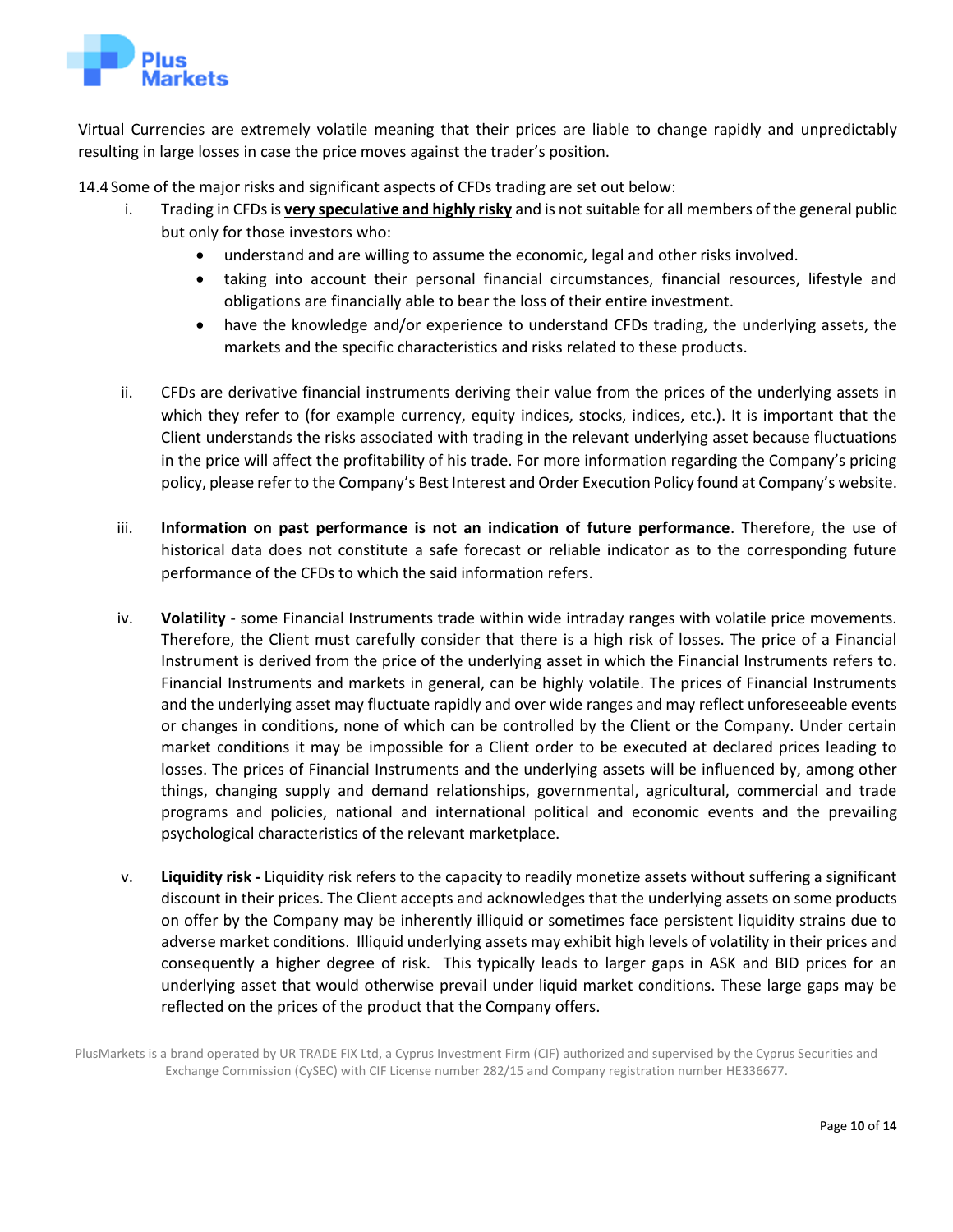

vi. **Off-exchange transactions in Derivative Financial Instruments**: CFDs offered by the Company are offexchange transactions (i.e. over-the-counter). The trading conditions are set by us (in line with the trading conditions received by our liquidity providers), subject to any obligations we have to provide best execution, to act honestly, and in accordance with our Client Agreement and with our Best Interest and Order Execution Policy. Each CFD trade that the Client opens through our trading platform results in the entering of an order with the Company; such orders can only be closed with the Company and are not transferable to any other person.

While some off-exchange markets are highly liquid, transactions in off-exchange or non-transferable derivatives may involve greater risk than investing in on-exchange derivatives because there is no exchange market on which to close out an open position. It may be impossible to liquidate an existing position, to assess the value of the position arising from an off-exchange transaction or to assess the exposure to risk. Prices need not be quoted, and, even where they are, they will be established by dealers in these instruments and consequently it may be difficult to establish what a fair price is.

- vii. The Company is using an online trading system for transactions in CFDs which does not fall into the definition of a Regulated Market or Multilateral Trading Facility and as such does not have the same protection.
- viii. **No Clearing House protection**: The transactions in the Financial Instruments offered by the Company are not currently subject to exchange or clearing house requirements/obligations.
- ix. **No Delivery**: It is understood that the Client has no rights or obligations in respect to the underlying assets relating to the CFDs he is trading. There is no delivery of the Underlying Asset and all CFD contracts are settled in cash. If there is a movement in the Client's favor, the Client may achieve a profit, but an equally small adverse market movement can quickly result in the loss of the Client's entire deposit, especially in cases of high volatility in the markets. So, the Client must not enter into CFDs unless he is willing to undertake the risks of losing entirely all the money invested and any additional commissions and other expenses that may be incurred.
- x. Under certain trading conditions it may be difficult or impossible to liquidate a position. This may occur, for example, at times of rapid price movement if the price rises or falls in one trading session to such an extent that under the rules of the relevant exchange trading is suspended or restricted. Placing a stop loss order will not necessarily limit the Client's losses to the intended amounts, because market conditions may make it impossible to execute such an order at the stipulated price. In addition, under certain market conditions the execution of a stop loss order may be worse than its stipulated price and the realized losses can be larger than expected.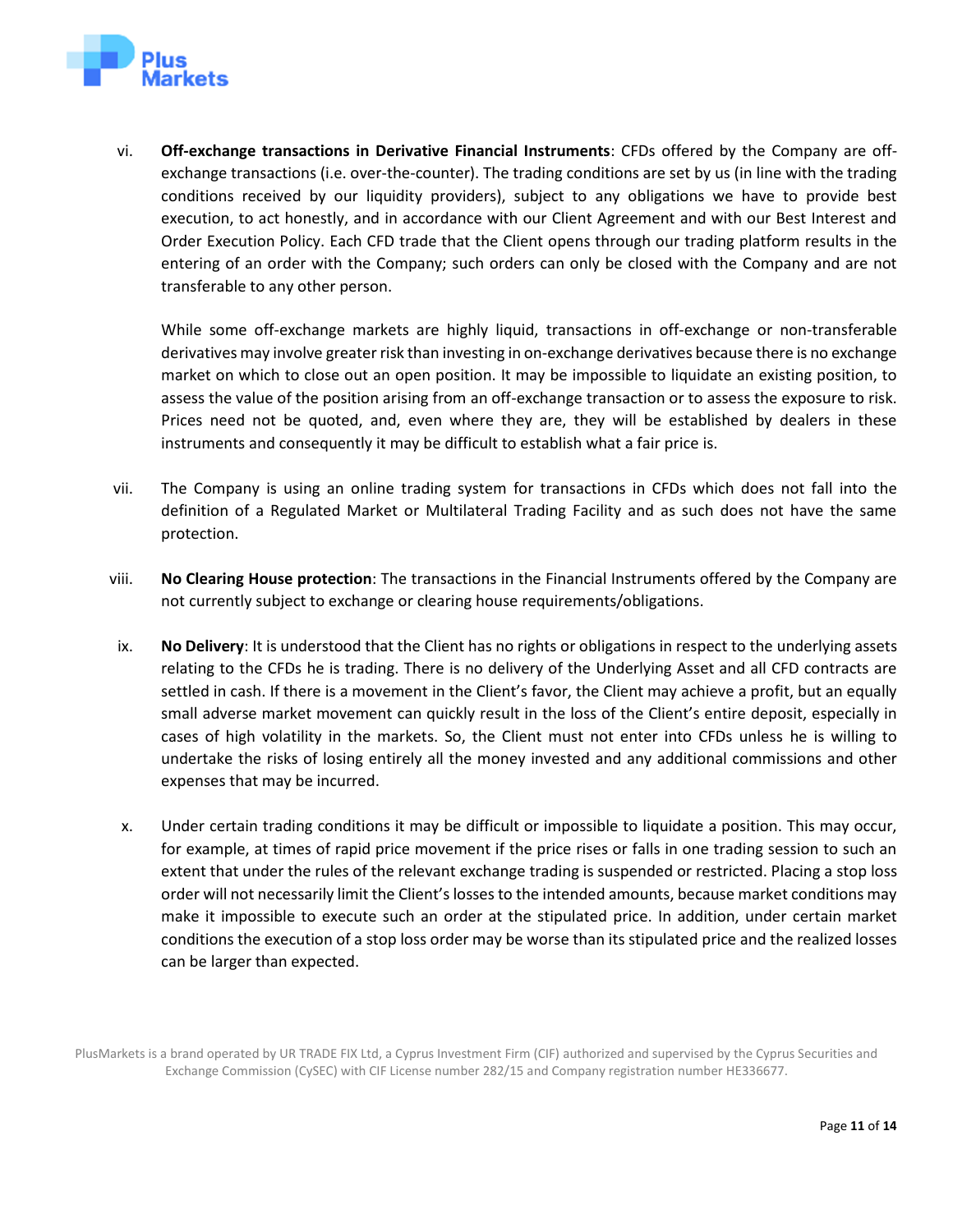

- xi. **Slippage** is the difference between the expected price that a transaction will be executed, and the price which the transaction is actually executed at. Slippage often occurs during periods of higher volatility making impossible the transaction to be executed at a specific price. Also, it can occur when large orders are executed when there may not be enough interest at the desired price level to maintain the expected price of trade.
- xii. **Leverage and Gearing:** In order to place a CFD Order, the Client is required to maintain a margin. Margin is usually a relatively modest proportion of the overall contract value. This means that the Client will be trading using "leverage" or "gearing" (the "multiplier feature"). Therefore, a relatively small market movement can lead to a proportionately much larger movement in the value of the Client's position, and this can work either against or in favor of the Client. For instance, a small price movement in the Client's favor can provide a high return, but a small price movement against the Client may results in significant losses. However, retail Clients have the so called "negative balance protection", meaning that they cannot lose more than the total funds in their trading account.

At all times during which the Client opens trades, he must maintain enough equity, consider all running profits and losses, for meeting the margin requirements. If the market moves against the Client's position and/or Margin requirements are increased, this may result in closure of the Client's position(s) by the Company on his behalf and he will be liable for any resulting loss or deficit. It is important that you monitor your positions closely because the effect of leverage and gearing (the "multiplier feature") speed the occurrence of profits or losses. It is your responsibility to monitor your trades and while you have open trades you should always be in a position to do so.

Please refer to our Leverage Policy for more details regarding leverage limits.

- xiii. **Margin:** The Client acknowledges and accepts that, regardless of any information which may be offered by the Company, the value of CFDs may fluctuate downwards or upwards and it is even probable that the investment may become of no value. This is owed to the margining system applicable to such trades, which generally involves a comparatively modest deposit or margin in terms of the overall contract value, so that a relatively small movement in the underlying asset can have a disproportionately dramatic effect on the Client's trade. The Company may change its Margin requirements, according to the provisions of the Client Agreement accessible on the Company's website.
- xiv. **Risk-reducing orders** The Company makes available certain orders (e.g. "stop-loss" orders), which are intended to limit losses to certain amounts. Such orders may not be guaranteed, especially in cases where the market conditions make it impossible to execute such orders, e.g. due to illiquidity in the market.
- xv. **Swap Fees**: If a Client holds any positions overnight then an applicable swap charge will apply. These fees are clearly stated on the Company's website and accepted by the Client during the account registration process as they are described in the Company's Agreement.

PlusMarkets is a brand operated by UR TRADE FIX Ltd, a Cyprus Investment Firm (CIF) authorized and supervised by the Cyprus Securities and Exchange Commission (CySEC) with CIF License number 282/15 and Company registration number HE336677.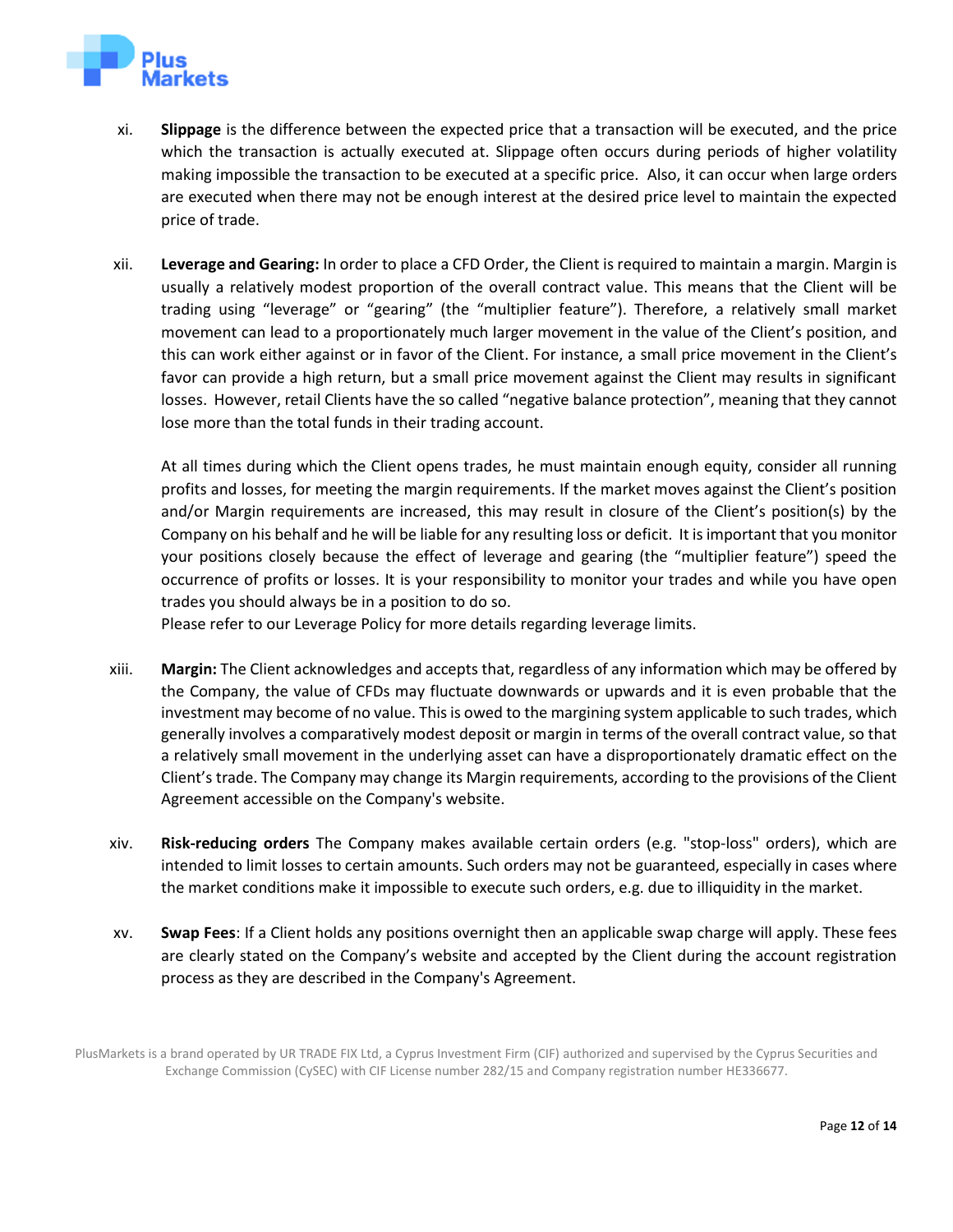

The Company has the discretion to change the level of the swap rate on each CFD at any given time according to the Client Agreement. The Client further acknowledges that he is responsible for reviewing the Company's websites in order to be updated on the level of swap fees prior to placing any order with the Company.

## **15. NO ADVICE OR RECOMMENDATIONS AND NO GUARANTEES OF PROFITS**

- 15.1When placing orders with the Company, the Company will not give to the Client any form of investment advice. The Client acknowledges that he will enter into any transaction relying on his own judgment.
- 15.2The Company may from time to time publish on its website information, which does not take into account any particular recipient's investment objectives, special investment goals, financial situation, and specific needs and demands. Therefore, all the publications by the Company are, unless otherwise specifically stated, intended for informational and/or marketing purposes only and should not be construed as either business, financial, investment, hedging, legal, regulatory, tax or accounting advice, and/or a recommendation or trading idea, and/or any other type of encouragement to act, invest or divest in a particular manner (collectively "recommendations". The Company shall not be responsible for any loss arising from any investment based on a perceived Recommendation.
- 15.3The Company will not provide the Client with any investment advice relating to the financial markets or make investment recommendations including occasions where the Client requests such advice and/or recommendation. However, the Company may provide the Client with information and tools produced by third parties on an "as is" basis (i.e. the Company does not approve, or endorse, or affect the said information and or tools), which may be indicative of trading trends. The Client accepts and understands that taking any actions based on such information and/or tools provided by third parties may result in losses and or general reduction of value of the Client's assets. The Company does not accept liability for any such losses resulting from actions taken by the Client on the basis of information and or tools produced by third parties.
- 15.4The publications of the Company may not be updated after their release and may due to changing circumstances become inaccurate and possibly misleading after a period of time which may vary from seconds and minutes to days, weeks and months depending on the Information. The Company gives no guarantee against, and assumes no liability towards any recipient for any publication being outdated.
- 15.5The Company provides no guarantees of profit nor of avoiding losses when trading in Financial Instruments. The Company cannot guarantee the future performance of the Client's Trading Account, promise any specific level of performance or promise that Client's investment decisions, strategies, will be successful/profitable. The Client acknowledges that he will not/has not received such guarantees from the Company or from any of its representatives. The Client acknowledges that he is aware of the risks inherent in trading in Financial Instruments and is financially able to bear such risks and withstand any losses incurred.

# **16. REGULATORY AND LEGAL RISK**